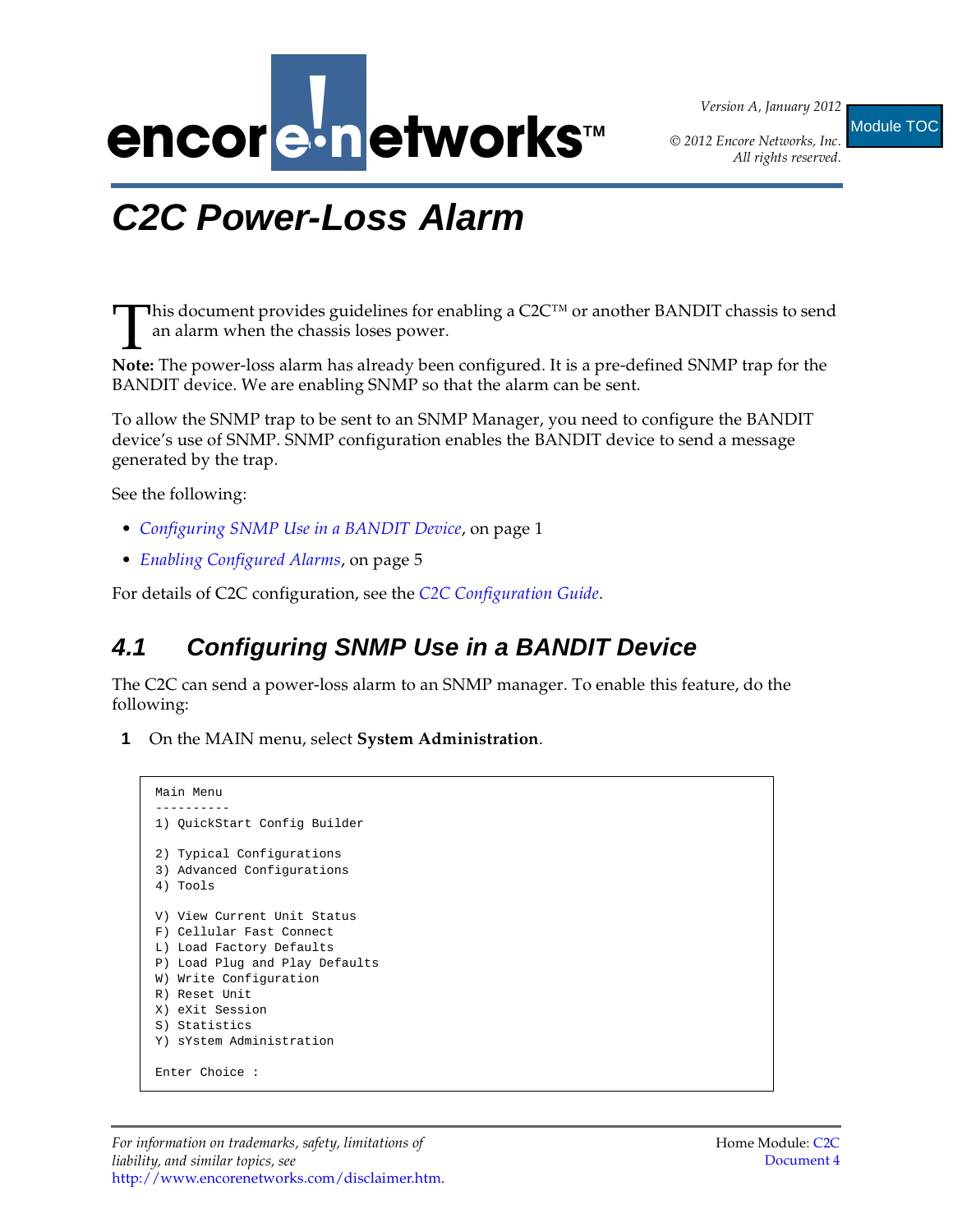❖ The System Administration Menu is displayed.

| System Administration    |
|--------------------------|
|                          |
| 1) User Management       |
| 2) SNMP Configuration    |
| 3) Database Management   |
| 4) Telnet Terminal       |
| 5) Port Data Capture     |
| 6) SNMP Triggered TRAPs  |
| 7) RADIUS Authentication |
|                          |
| B) Config Banner         |
| C) Copy Configuration    |
| F) Flash RDU             |
| N) Network Download      |
| R) Remote Logging        |
| U) Upgrade Code          |
| V) VPN Commands          |
| 0) Ospf/Bgp Log          |
| W) Wireless Options      |
|                          |
| Enter Choice:            |

**2** On the System Administration Menu, select **SNMP Configuration**.

❖ The SNMP Configuration Menu is displayed.

```
1) SNMP Get Community String : ******
2) SNMP Set Community String : ******
3) SNMP Trap Default Addr : 192.168.10.2
4) SNMP Trap Table
5) SNMP Trap Ping Mode:normal
6) SNMP Trap Ping Time:NA
Enter Choice: 5
```
**Note:** This menu sets passwords (a Get Community string and a Set Community string) for SNMP management. This menu also sets the default SNMP Manager device's trap address and lets you configure addresses (in the SNMP Trap Table) for additional SNMP Managers. (The BANDIT products can support several SNMP Managers.)

Ask your network administrator for the Get and Set Community strings.

**Caution:** Make sure you change the Get and Set strings from their defaults, so that you can control which SNMP Managers have access to the BANDIT device. Consult your network administrator for the new SNMP Get and Set strings.

**Note:** Make sure the same Get and Set strings (passwords) are set in the SNMP Manager application on your management terminal or workstation.

**3** To configure the SNMP Get Community String, do all of the following:

**a** On the SNMP Configuration menu, select **SNMP Get Community String**.

❖ The following prompt is displayed:

!<br>!

Module TOC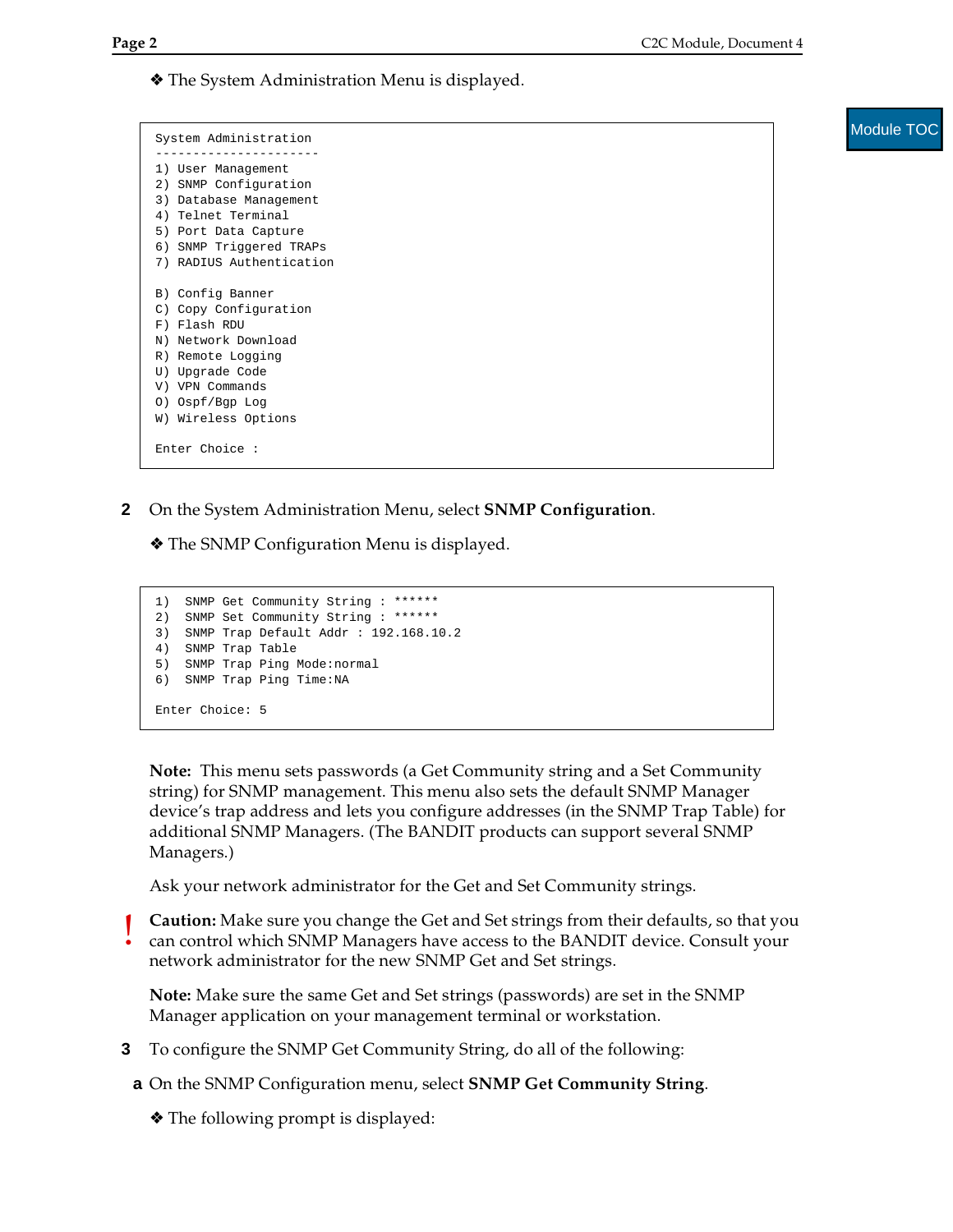Define SNMP Get Community String:

**b** Type the Get community string, and press the **Enter** key.

**Note:** The SNMP Get Community String provides access for monitoring the device's state. An SNMP Manager that knows the Get string can view (read) the device's configuration.

- **4** To configure the SNMP Set Community String, do all of the following:
- **a** On the SNMP Configuration menu, select **SNMP Set Community String**.
	- ❖ The following prompt is displayed:

Define SNMP Set Community String:

**b** Type the Set community string, and press the **Enter** key.

**Note:** The SNMP Set Community String provides access for managing the device's state. An SNMP Manager that knows the Set string can modify and save (write) the device's configuration.

- **5** The default SNMP trap address is the IP address of the principal management terminal or workstation (such as a PC or a Sun) for this BANDIT device. (That management platform can use an SNMP Manager of your choice.) Do all of the following:
	- **a** On the SNMP Configuration menu, select **SNMP Trap Default Address**.

❖ The following prompt is displayed:

Enter SNMP Trap Default Address (N.N.N.N):

- **b** Enter the IP address of the principal management terminal, and press **Enter**.
- <span id="page-2-0"></span>**6** An SNMP Agent may send its information to one or more SNMP Managers. The SNMP trap table lists the IP addresses of additional PCs to which this SNMP Agent will send information. If the power-loss alarm will be sent to more than one management terminal, do the following to configure the SNMP trap table:
	- **a** On the SNMP Configuration menu, select **SNMP Trap Table**.
		- ❖ The following prompt is displayed:

Enter Trap Address (N.N.N.N):

- <span id="page-2-1"></span>**b** Type the IP address of a management PC, and press **Enter**.
	- ❖ A prompt is displayed for the next entry in the table.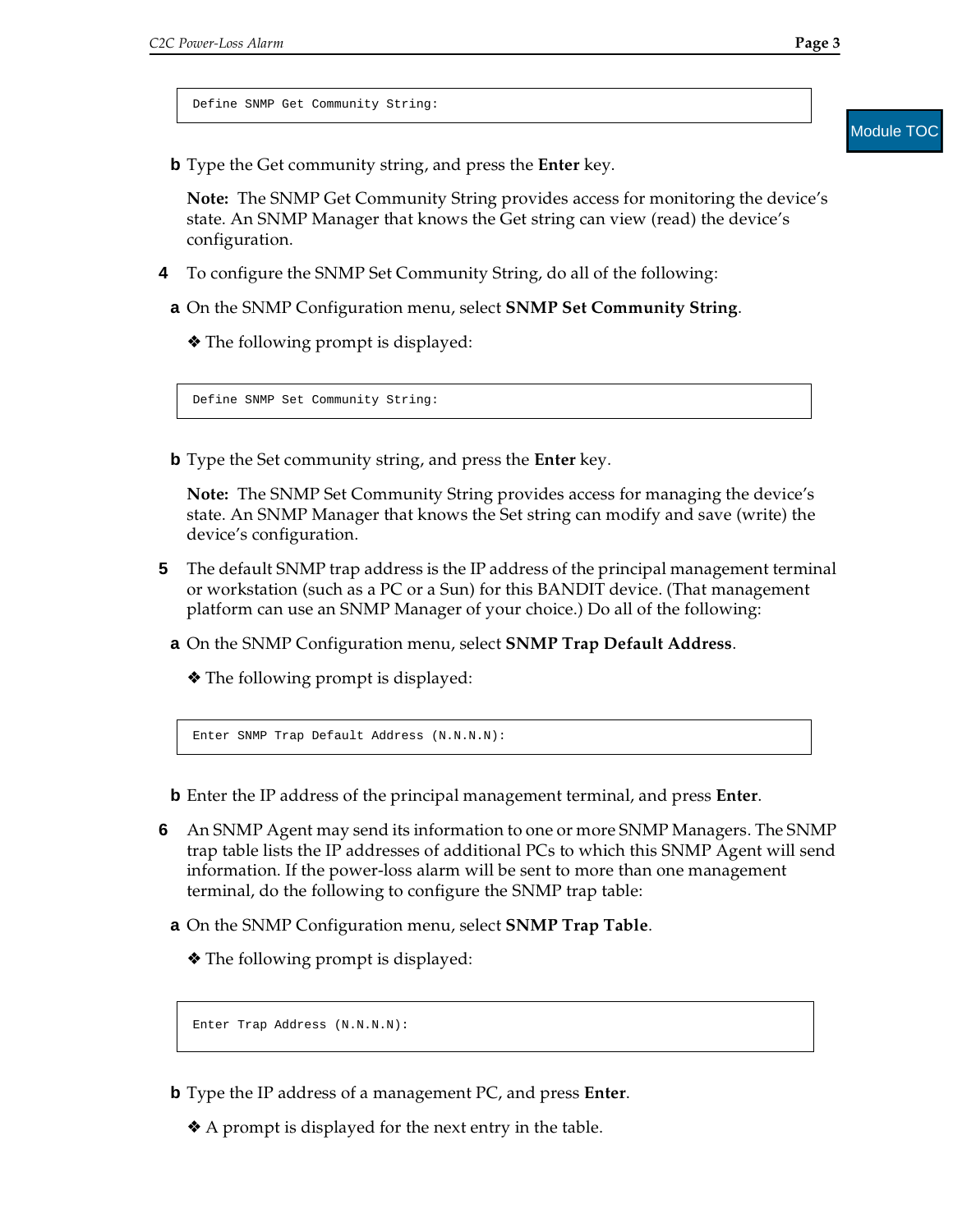```
Enter Trap Address (N.N.N.N):
```
Module **TOC** 

**c** You can continue entering addresses (repeating [Step 6](#page-2-0)[b](#page-2-1)), or you can press **Escape** to return to the SNMP menu.

**Note:** Each management console (PC) listed in the trap table can run its SNMP Manager software independently. These separate instances of an SNMP Manager, on separate PCs, may or may not share information.

- **7** To set the mode in which the BANDIT device sends alarm messages, do the following:
	- **a** On the SNMP Configuration Menu, select **SNMP Trap Ping Mode**.

**Note:** On the SNMP Configuration Menu, the **SNMP Trap Ping Mode** parameter may be followed by its current setting: **normal** or **continuous**.

❖ The SNMP Ping Mode Menu is displayed.

```
1)Normal,
2)Continuous
Enter Choice: 2
```
**Note:** Sometimes networks can go to sleep; in such as case, an alarm could get lost between the time the alarm is sent and the time the network wakes up. A ping keeps the cellular network alive.

<span id="page-3-0"></span>**b** On the SNMP Ping Mode Menu, select one of the following:

• Select **Continuous** if you want this device to send pings.

❖ Pings will keep the network awake; an alarm will be sent if the chassis senses that power will be lost.

• Select **Normal** if you do not want this device to send pings.

❖ No pings will be sent; the network might remain awake or might sleep. In either case, an alarm will be sent if the chassis senses impending power loss.

**Note:** On the SNMP Configuration Menu, the **SNMP Trap Ping Time** parameter indicates the following:

- If the **SNMP Trap Ping Mode** is **Continuous**, then **SNMP Trap Ping Time** shows the number of seconds between pings.
- If the **SNMP Trap Ping Mode** is **Normal**, then **SNMP Trap Ping Time** shows **NA** (not applicable).
- **c** If you set the **SNMP Trap Ping Mode** to **Continuous** in [substep b,](#page-3-0) select **SNMP Trap Ping Time** to set the time between pings.

❖ The following prompt is displayed.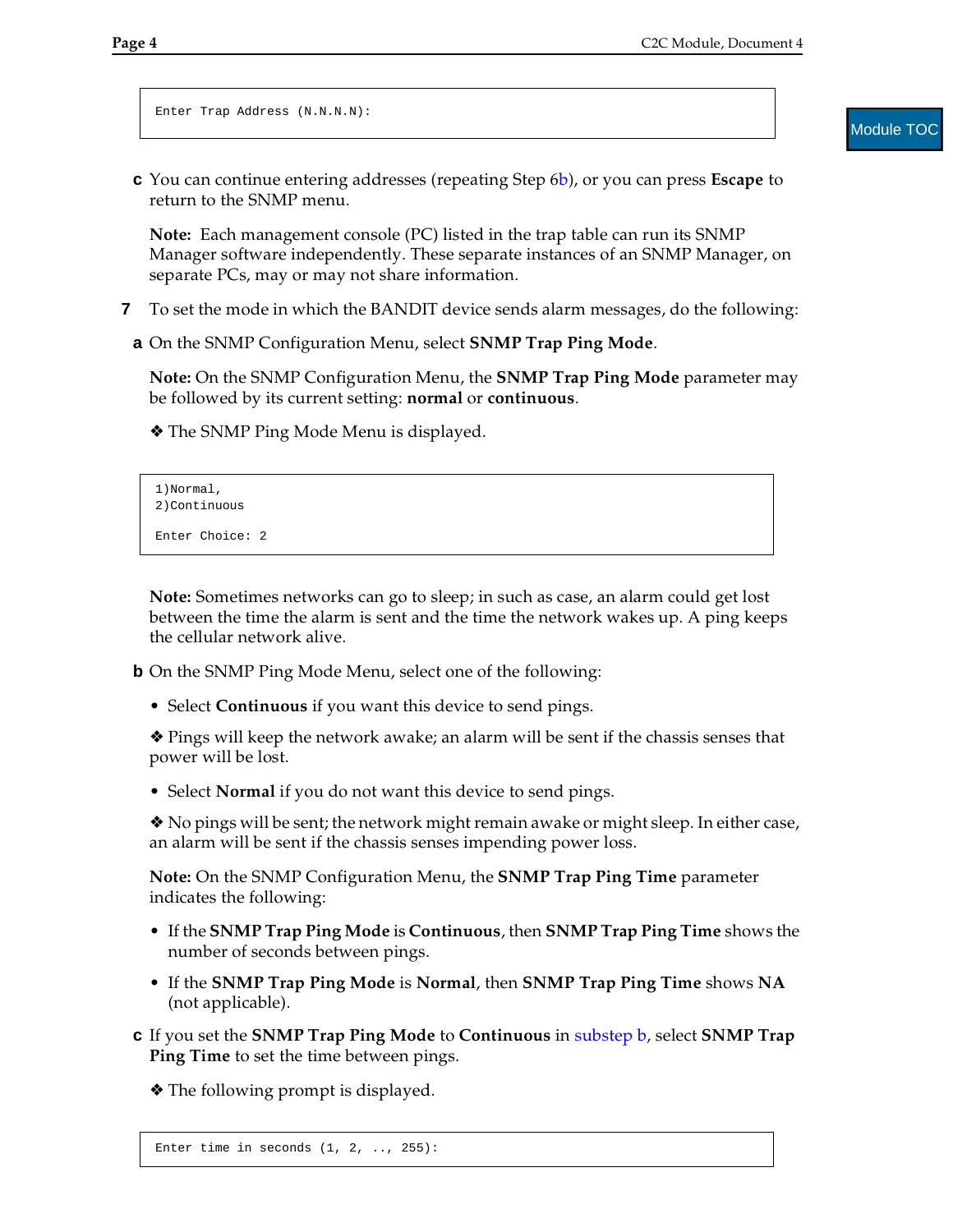- **d** Type the number of seconds between pings, and press the **Enter** key.
	- ❖ The SNMP Configuration Menu is redisplayed.
- **8** When you have finished configuring SNMP, press the **Escape** key until you reach the Main Menu.
- **9** On the Main Menu, select **Write**.

❖ The configuration is saved.

- **10** Then, on the Main Menu, select **Reset**.
	- ❖ The BANDIT device uses the saved configuration.

## <span id="page-4-0"></span>**4.2 Enabling Configured Alarms**

To enable the general alarm settings, perform the following steps.

**1** At the Main Menu, press **Ctrl D**.

```
Main Menu
----------
1) QuickStart Config Builder
2) Typical Configurations
3) Advanced Configurations
4) Tools
V) View Current Unit Status
F) Cellular Fast Connect
L) Load Factory Defaults
P) Load Plug and Play Defaults
W) Write Configuration
R) Reset Unit
X) eXit Session
S) Statistics
Y) sYstem Administration
Enter Choice :
```
❖ The Diagnostics Menu is displayed.

```
C2C Telnet
Diagnostics
------------
1) Display Buffer Counts
2) Physical Ports Stats
3) Display Last RESET Information
4) Clear Last RESET Information
5) Reserved Test Switches
6) Alarm : OFF
Y) System Resources
7) OSPF Diag : On
8) BGP Diag : On
9) Parallel Modem SPI Diag
Enter Choice : 6
```
## Module TOC